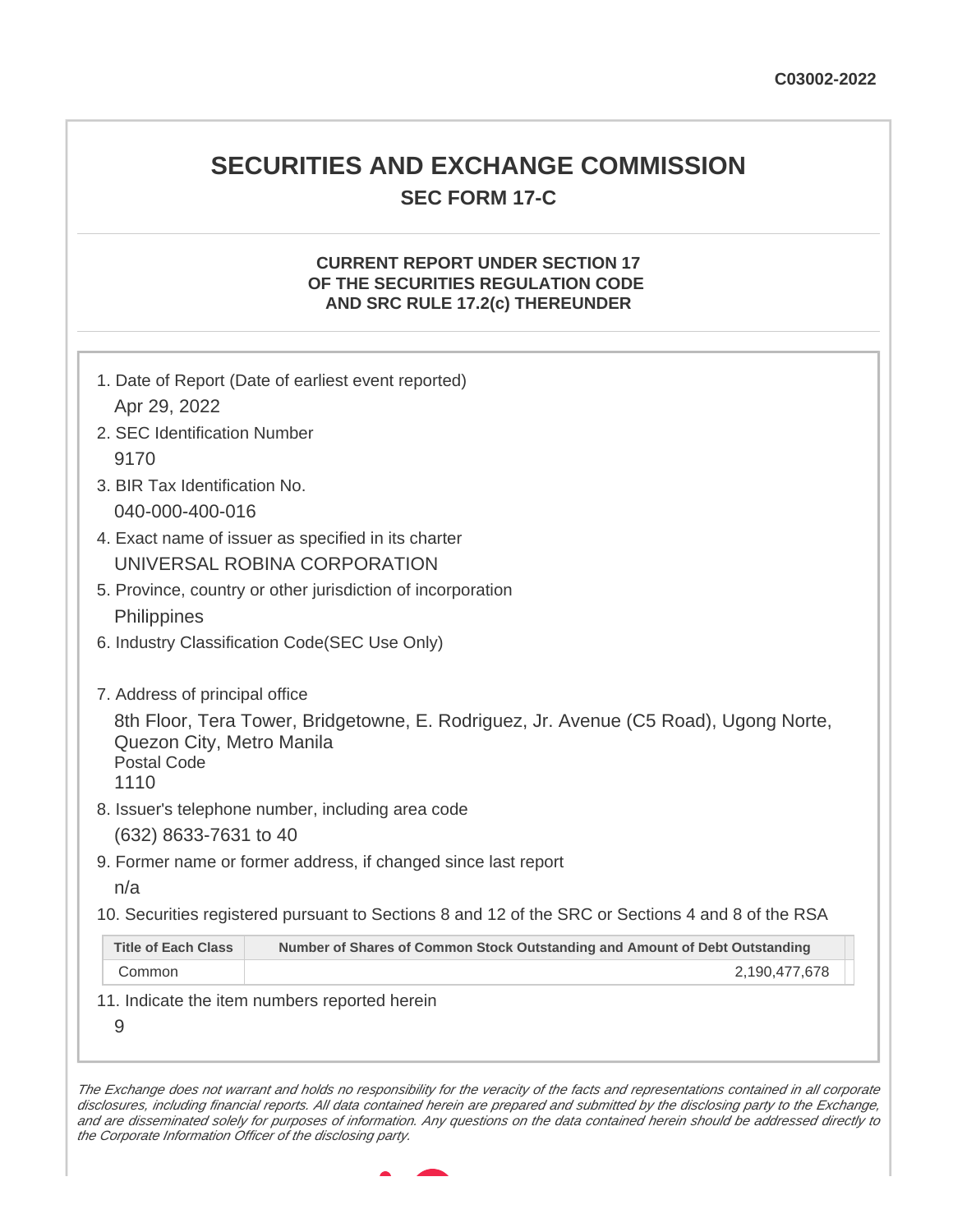

# **Universal Robina Corporation URC**

**PSE Disclosure Form 4-31 - Press Release References: SRC Rule 17 (SEC Form 17-C) Section 4.4 of the Revised Disclosure Rules**

**Subject of the Disclosure**

Press release

**Background/Description of the Disclosure**

Please see attached press release entitled "URC FIRST QUARTER 2022 SALES AND NET INCOME UP OVER 20%"

**Other Relevant Information**

N/A

**Filed on behalf by: Name** Maria Celia Fernandez-Estavillo **Designation** Corporate Secretary